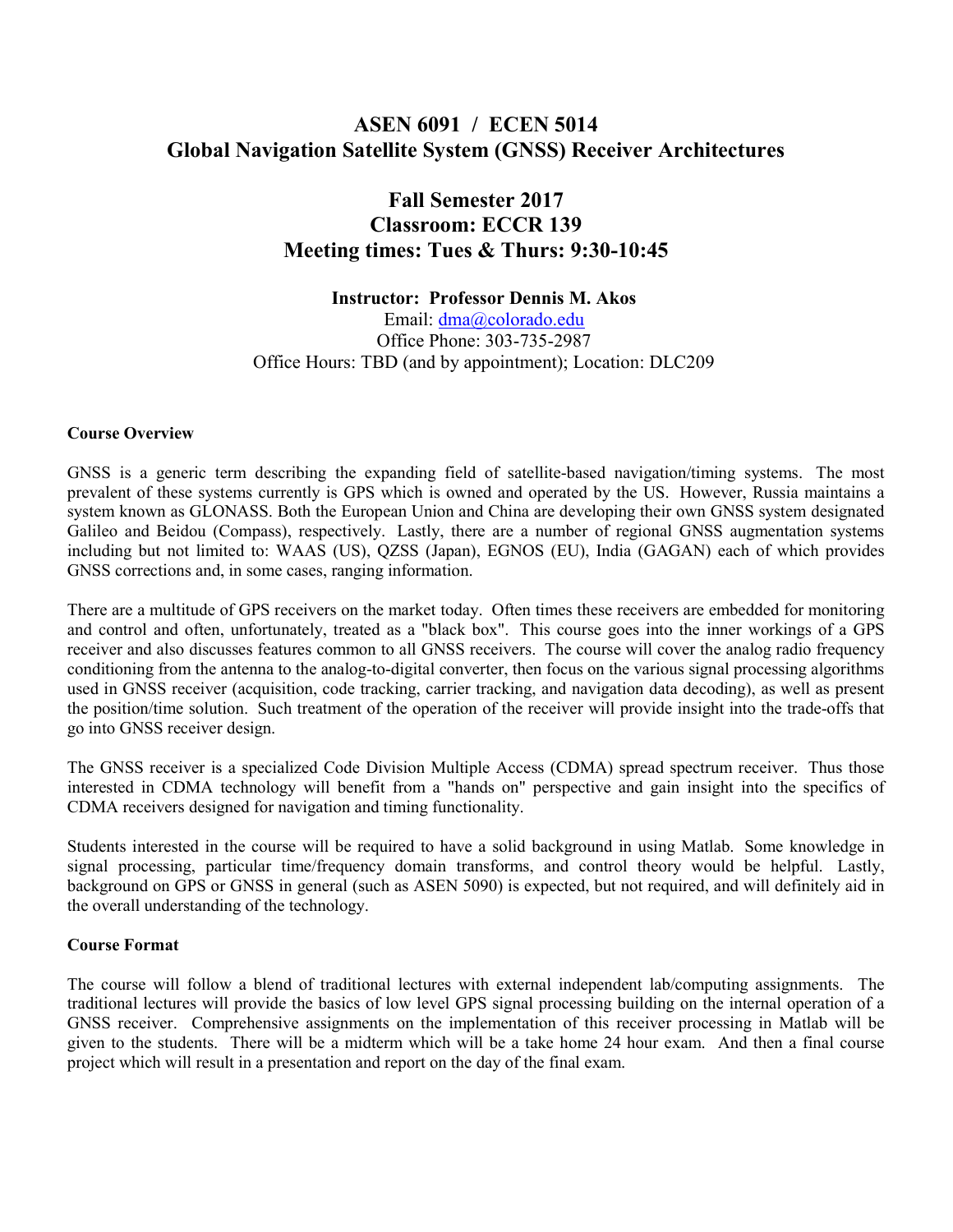#### Textbook (suggested)

A Software-Defined GPS and Galileo Receiver: A Single-Frequency Approach; K. Borre, D. Akos, N. Bertelsen, P. Rinder, S. H. Jensen; 2007; ISBN-10: 978-0-8176-4390-4

### Reference Material

- 1) Course Notes (lecture notes will be provided via email)
- 2) Understanding GPS : Principles and Applications; E.D. Kaplan (Editor); 2<sup>nd</sup> ed; 2005; ISBN13: 978-1580538947
- 3) Global Positioning System: Signals, Measurements and Performance, P. Enge, P. Misra, 2nd ed; 2010, ISBN-13: 978-0970954428
- 4) ICDs for GPS http://www.gps.gov/technical/icwg/ (Also can gather ICDs for other GNSS)
- 5) Global Positioning System: Theory & Applications; B. W. Parkinson (Editor), J. J. Spilker (Editor); Vol 1&2; 1996; ISBN13: 978-1563471063 & 978-1563471070
- 6) Fundamentals of Global Positioning System Receivers: A Software Approach; James Bao-Yen Tsui; 2000; ISBN13: 978-0471381549
- 7) Spread Spectrum Systems with Commercial Applications, R. C. Dixon, 3rd ed; 1994, ISBN13: 978- 0471593423
- 8) Phase-Locked Loops : Design, Simulation, and Applications; R. Best; 6<sup>th</sup> ed; 2007; ISBN13: 978-0071493758

## Course Schedule

| $\text{Week}(s)$ |           | Course Introduction & GPS Software Receiver Overview (Assignment 1) |
|------------------|-----------|---------------------------------------------------------------------|
| $\text{Week}(s)$ |           | Front End Design/Data Collection                                    |
| $\text{Week}(s)$ | 3 & 4     | GNSS Signal Acquisition (Assignment $2 \& 3$ )                      |
| $\text{Week}(s)$ | 5 & 6     | GNSS Signal Tracking (Assignment $4 \& 5$ )                         |
| $\text{Week}(s)$ |           | Navigation Data Decoding (Assignment 6)                             |
| $\text{Week}(s)$ | 8         | Position Solution (Assignment 7)                                    |
| $\text{Week}(s)$ | 9         | Differential Position Solution (Assignment 8)                       |
| $\text{Week}(s)$ | 10        | Midterm & Project Proposal                                          |
| $\text{Week}(s)$ | $11 - 15$ | Project Work                                                        |
|                  |           |                                                                     |

Final Exam/Presentation Sunday 13-December-2015; 19:30-22:00 (based on final exam schedule)

#### Course /Grades/Evaluation

50% - Assignments

25% - Midterm (typically take-home 24 hour exam)

25% - Final (Course Project Presentation/Report)

#### **Notes**

- 1) Comprehensive assignments will be assigned approximately once per week at the beginning of the term, expected to be worked individually
- 2) Each assignment will be based on a 100 point scale
- 3) A midterm should be expected during the tenth week of the semester, typically format is an individual "takehome" 24 hour exam
- 4) A final project, based on the material from two thirds (approximate) of the course will replace a final exam.

Material is preliminary and subject to change